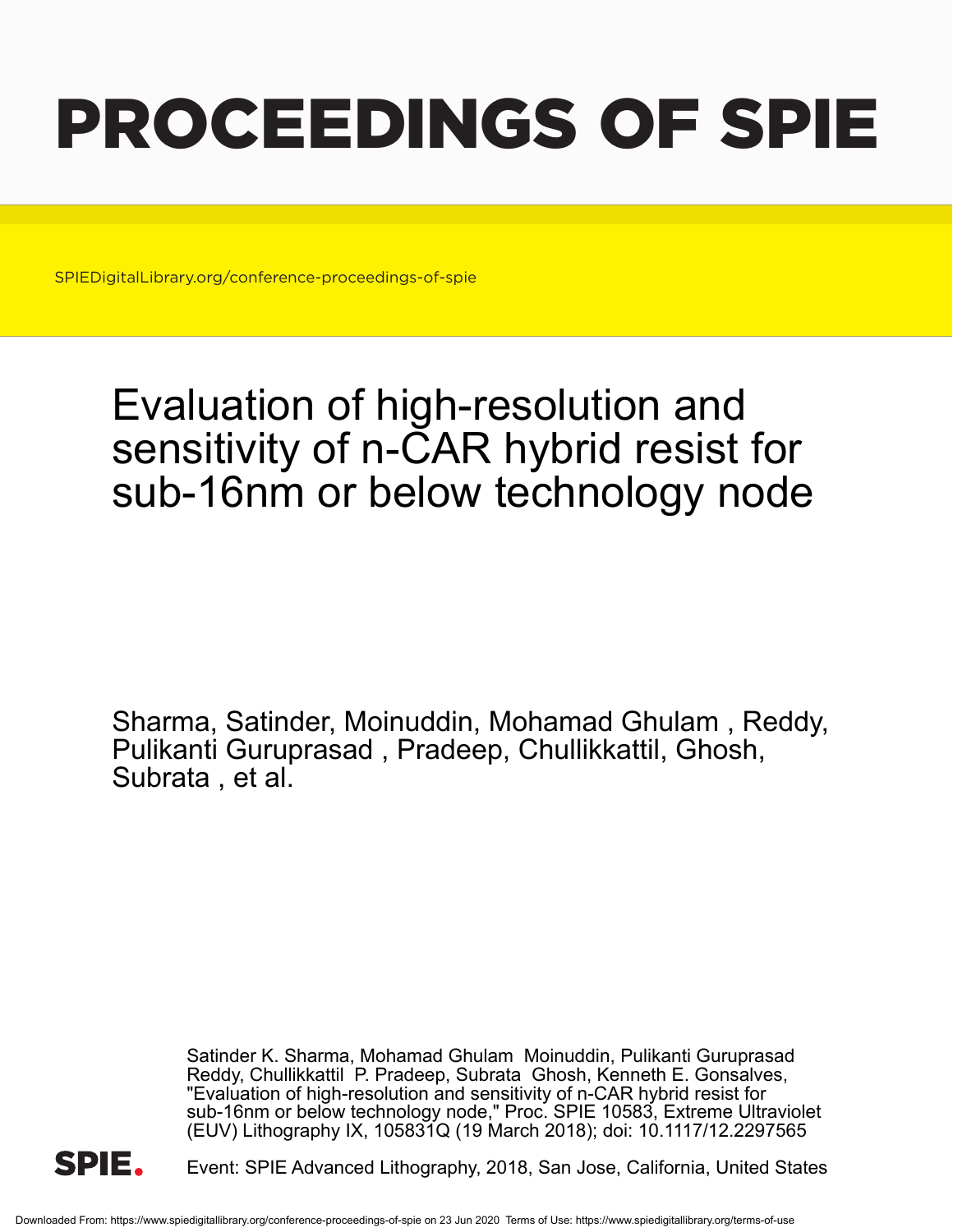### **Evaluation of high-resolution and sensitivity of n-CAR hybrid resist for sub-16nm or below technology node**

Satinder K. Sharma<sup>\*1</sup>, Mohamad Ghulam Moinuddin<sup>1</sup>, Pulikanti Guruprasad Reddy<sup>2</sup>, Chullikkattil P. Pradeep<sup>2</sup>, Subrata Ghosh<sup>2</sup>, and Kenneth E. Gonsalves\*\*<sup>2</sup>

<sup>1</sup>School of Computing and Electrical Engineering, Indian Institute of Technology (IIT)-Mandi, (H.P), 175005, India.

<sup>2</sup> School of Basic Science, Indian Institute of Technology (IIT)-Mandi, (H. P), 175005, India.

#### **ABSTRACT**

MAPDST (4-(methacryloyloxy)phenyl)dimethylsulfoniumtrifluoromethanesulfonate)) based resist analogous are reported to pattern high-resolution nano features (20 nm) under wide range of lithography tools including electron beam lithography (EBL), extreme ultraviolet lithography (EUVL), 193 nm immersion lithography etc. However, these resists have not yet patterned lower node features, especially at sub-15 nm regime with ultra-low line edge roughness (LER) and line width roughness (LWR). One of the methods to improve the resolution of a resist is the structural modification. Towards this, we have developed two new hybrid copolymer resists i.e MAPDST-*co*-ADSM and MAPDST-*co*-TPMA by the copolymerization of radiation sensitive organic MAPDST with hybrid tin monomers ADSM and TPMA (ADSM = acetyldibutylstannyl methacrylate; TPMA = triphenyl tin methacrylate) for high-resolution EBL applications. The developed resists were studied for their sub-15 nm line patterns with low LER and LWR features. Various line features, starting from 30-12 nm with different line/space (L/S to L/10S) characteristics were studied at various e-beam doses 200- 1200 µC/cm<sup>2</sup> . Isolated 12 nm line features have been achieved with the resist MAPDST-*co*-ADSM at a dose 1200 µC/cm<sup>2</sup> . Meanwhile, the MAPDST-*co*-TPMA resist patterned 15 nm features at the dose 700 $\mu$ C/cm<sup>2</sup>. The estimated sensitivity and contrast of resists MAPDST-*co*-ADSM and MAPDST-*co*-TPMA were 1.60; 450  $\mu$ C/cm<sup>2</sup> and 1.55; 380  $\mu$ C/cm<sup>2</sup> respectively. Similarly, the computed LER and LWR parameters exhibited by the resists MAPDST-*co*-ADSM and MAPDST-*co*-TPMA for sub-30 nm features were 0.99; 1.22 and 1.8; 3 nm respectively. The e-beam studies revealed a resolution enhancement of the hybrid resists at 12 nm regime as compared to the neat poly(MAPDST) resist (where the resist resolution was 20 nm) indicating improvements in the lithography properties of these resists.

**Keywords:** Non-chemically amplified resist, Electron beam lithography, Extreme ultraviolet lithography, Critical dimension, Line edge roughness, Line width roughness.

#### **1. INTRODUCTION**

Extreme ultraviolet lithography (EUVL) is a leading next-generation lithography technique for the semiconductor industry that has the capability to achieve 7 nm node or below features<sup>[1,2]</sup>. Therefore, for the realization of high density integrated circuits (IC) manufacturing, significant improvements of EUV resists are essential  $^{[2]}$ . It is known that efficient photoresists for high-resolution EUVL should possess the following characteristics: low line edge roughness (LER), low line width roughness (LWR), high sensitivity, high resolution, high etch resistance and the capability to develop collapse free patterns with the aqueous base developer<sup>[3,4]</sup>. Although, a number of organic photoresists based on the chemical amplification  $(CAR)^{[5,6]}$  and non-chemical amplification (n-CAR)<sup>[7-11]</sup> principles are reported for sub-20 patterning studies, many of such resists immensely suffer from the lower resolution, sensitivity and etch resistance properties. The inclusion of inorganic entities such as metaloxide nanoparticles, metaloxide clusters, organo-metallics etc. in a neat organic photo resists formulation can enhance the resolution, sensitivity, etch resistance and thermal stability properties <sup>[10-14]</sup>. Therefore, development of new photoresists or modification of existing resists for improved lithography applications is an important research area<sup>[2]</sup>. Our group has focused on the development of sulfoniumtriflate based MAPDST (MAPDST =  $(4-$ 

> Extreme Ultraviolet (EUV) Lithography IX, edited by Kenneth A. Goldberg, Proc. of SPIE Vol. 10583, 105831Q · © 2018 SPIE · CCC code: 0277-786X/18/\$18 · doi: 10.1117/12.2297565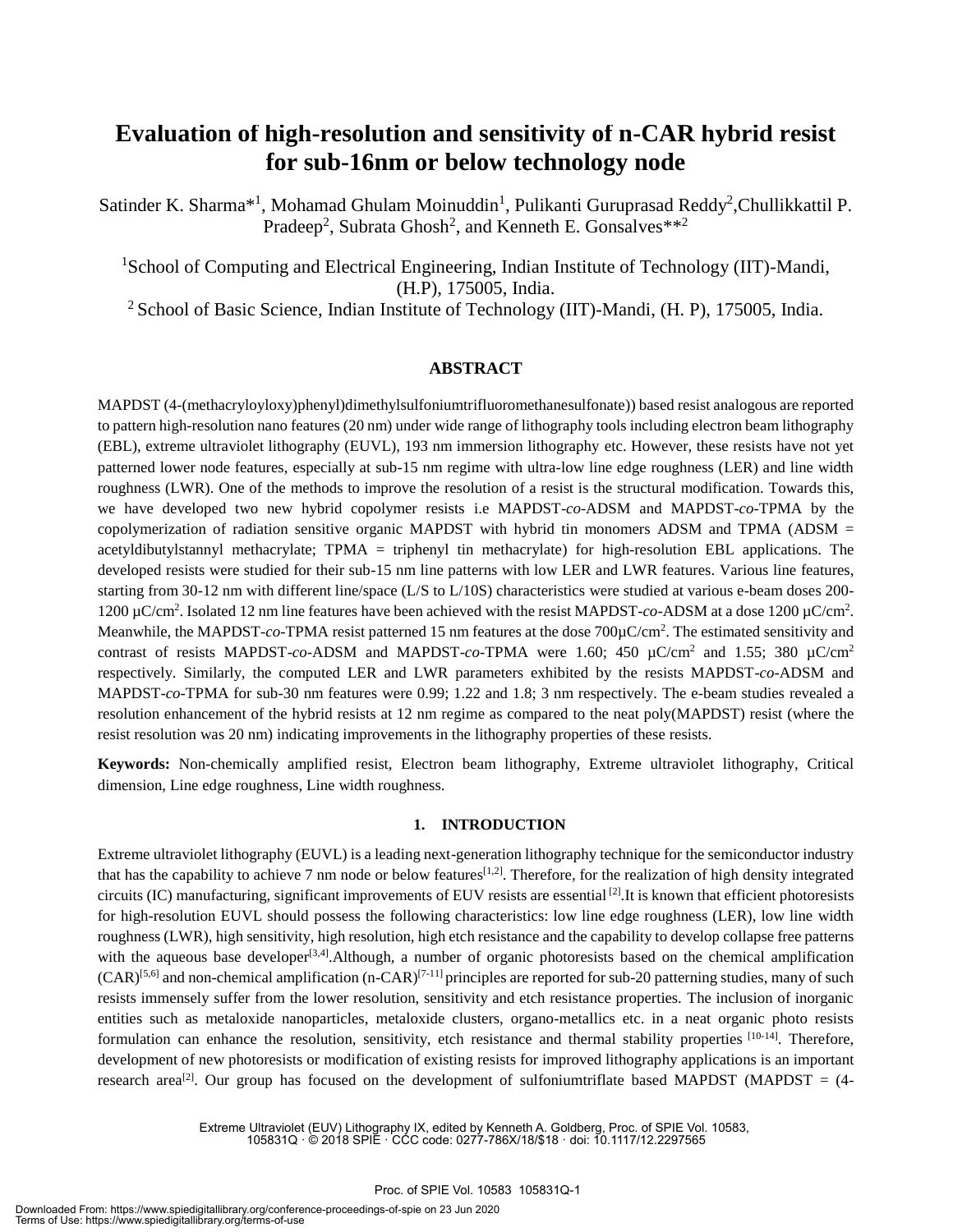(methacryloyloxy)phenyl)dimethylsulfoniumtrifluoromethanesulfonate) resists for high-resolution lithography applications<sup>[2]</sup>. One of the significant advantages of sulfonium triflate based resists involves the use of industrial standard developer TMAH for negative tone patterning<sup>[2]</sup>. By using MAPDST as a radiation sensitive backbone, poly(MAPDST) resist was developed for 20 nm line patterning under electron beam (e-beam) and EUV lithography conditions<sup>[15-17]</sup>. Furthermore, our group has also developed a number of other novel resists for next generation e-beam and EUV lithography application.<sup>[15-16]</sup>.

Therefore, in order to improve sensitivity and resolution of the poly(MAPDST) toward sub-10 nm regime, the present study focused on the design and synthesis of two new hybrid copolymer resists i.e. MAPDST-*co*-ADSM and MAPDST*co*-TPMA for e-beam lithography applications. The MAPDST is copolymerized with the hybrid tin sensitizers such as ADSM (acetyldibutylstannyl methacrylate) and TPMA (triphenyltin methacrylate) in order to get sensitive hybrid copolymers with better resolution. Tin is having a high optical density (8-10) as compared to that of carbon (0.2), therefore, the synthesized resists are expected to harvest photons/radiations better towards high energy lithography applications. During lithography exposure, the resist undergoes structural changes from hydrophilic sulfonium triflate to hydrophobic aromatic sulfide functionalityleading to polarity switching resulting in negative tone patterning .The detailed e-beam lithography studies and nano-patterning investigations of these resists are discussed in the following sections.

#### **2. EXPERIMENTAL DETAILS**

#### **2.1 Resist synthesis and thin film preparation**

The hybrid copolymer resists MAPDST-*co*-ADSM and MAPDST-*co*-TPMA were synthesized through free radical polymerization pathway by the reaction between organic monomer MAPDST and tin hybrid monomers ADSM and TPMA by using AIBN as a free radical initiator in acetonitrile/tetrahydrofuran (ACN/THF) (1:1) at 65 °C for 2 days.The chemical structures of the MAPDST*-co-*ADSM and MAPDST-*co*-TPMA copolymers are given in Figure 1.The synthesized polymers were thoroughly characterized by using the NMR, IR, GPC, TGA and EDX spectroscopic techniques. The calculated molecular weight (Mw) and poly-dispersity index (PDI) of copolymers MAPDST-*co*-ADSM and MAPDST*co*-TPMA were8221 g/mol, 1.51 and 6933 g/mol, 2.06 respectively. The resist formulations were prepared by dissolving the solid copolymers (2 wt %) in acetonitrile solution followed by filtering through 0.2 µm Teflon filters in order to get a particle-free solution.



**Figure 1** Chemical micro-structure of the MAPDST-co-ADSM and MAPDST-co-TPMA hybrid copolymers.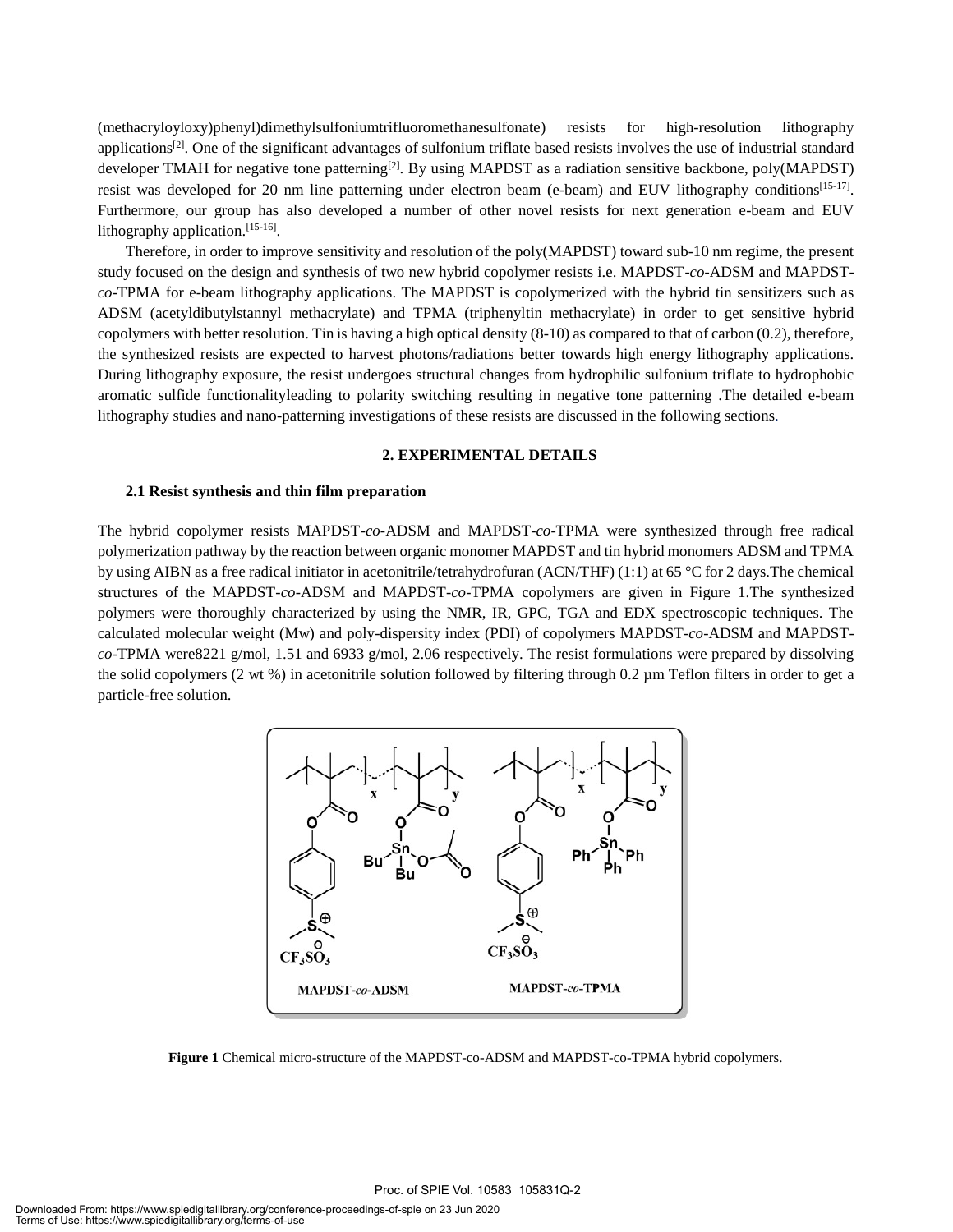The defect-free thin films with the thickness  $\sim$  30 nm of resists were achieved by spin coating the resist solutions onto a2inch p-type silicon substrate at 4500 rpm speed for 60 sec. Later, the resist coated thin films were subjected to pre-exposure bake at 90 °C for 60 sec. After e-beam assessment, the resist thin films were subjected to post-exposure bake at 70 °C for 60 sec. Finally, the negative tone nano-features of resists were achieved after the development of resist films with aqueous 0.022N TMAH developer for 30 sec.

#### **2.2 E-beam lithography parameters**

The characterized resist thin films were subjected to electron beam lithography studies. We used Raith eLine PLUS exposure tool with the beam spot size 2 nm for 10 nm line patterning investigations. In order to focus the e-beam radiations, 10 μm aperture was used at 20 KeV voltage. Various exposure doses starting from 10 μC/cm<sup>2</sup> to 1200 μC/cm<sup>2</sup> were tested for the dose analysis and nano-patterning investigation.

#### **3. RESULT AND DISCUSSION**

#### **3.1Thin film evaluation**

In order to get film thickness ~30 nm, the hybrid copolymer resists MAPDST-*co*-ADSM and MAPDST-*co*-TPMA were spin-coated with different spinning parameters (Figure 2 (a)). As shown in Figure 2 (a), the thickness of the resist thin films depended on the RPM used, which revealed that  $4500$  rpm was the best condition for  $\sim$ 30 nm film thickness. The obtained smooth, defect-free thin films of hybrids were characterized by using high-resolution atomic force microscopy (Figure 2 (b & c). The calculated RMS roughness of the smooth thin films obtained from MAPDST-*co*-ADSM and MAPDST-*co*-TPMA resists were 0.27 nm; 0.55 nm. The roughness analyses revealed that the patterned thin films are well suitable for nano-lithography applications.



**Figure 2** a) Thin film optimization of MAPDST-co-ADSM and MAPDST-co-TPMA resists at different spinning parameters ; b) AFM thin film image of MAPDST-co-ADSM resist (roughness  $=$   $\sim$  0.27 nm); c) AFM thin film image of MAPDST-co-TPMA resist (roughness  $=$   $\sim$  0.55 nm).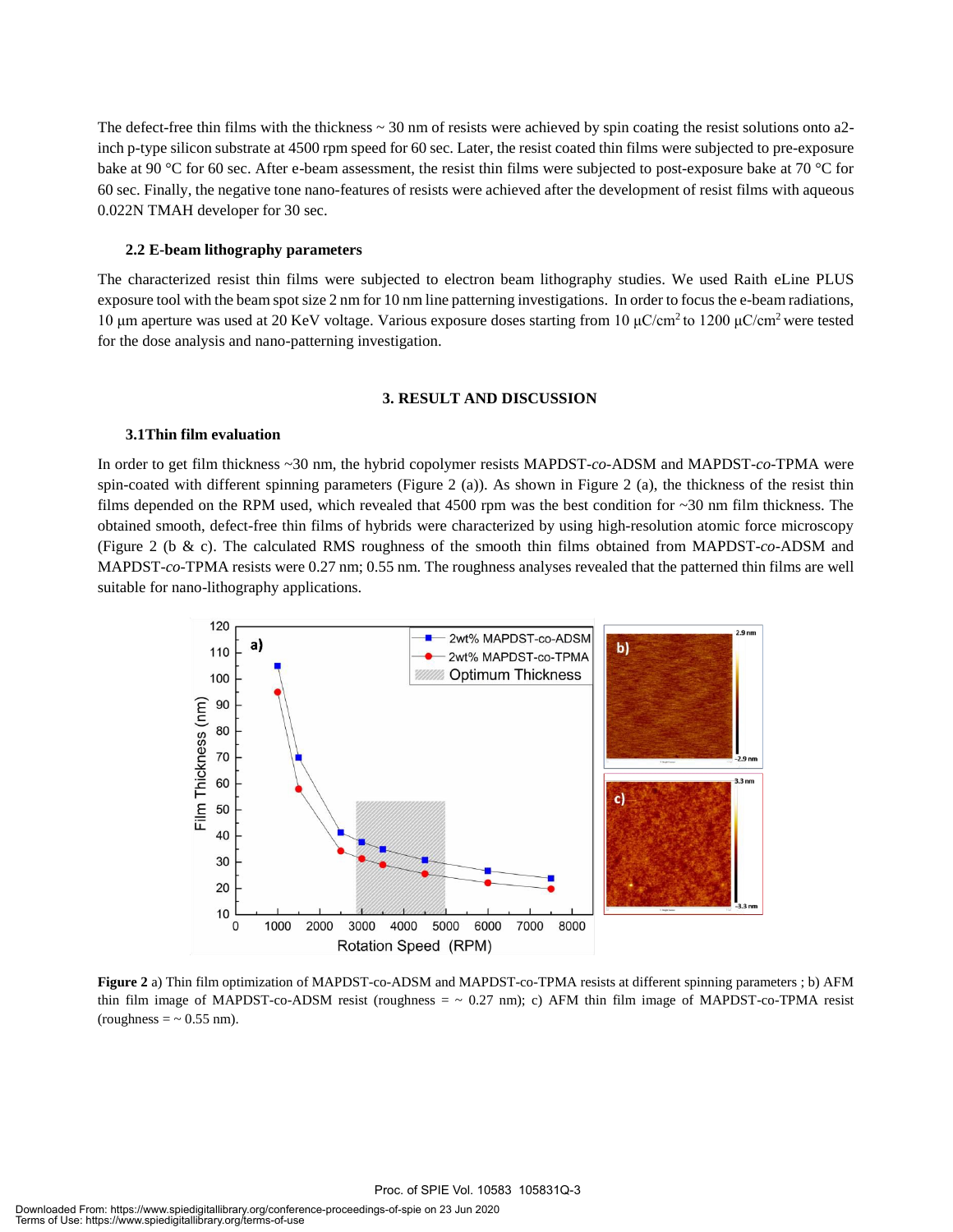#### **3.2 E-beam lithography studies**

The smooth thinfilms of hybrid copolymers MAPDST-*co*-ADSM and MAPDST-*co*-TPMA were exposed to e-beam radiationswith different doses starting from 200  $\mu$ C/cm<sup>2</sup>-1200  $\mu$ C/cm<sup>2</sup> at 20 KeV. This systematic dose analyses revealed that the patterning of sub-15 nm features is dependent on the e-beam exposure dose used for these hybrids. A plot between the minimum line features (10-100 nm) obtained vs the different line/space characteristics (L/5-L/10S) of resists at different e-beam doses (200-1200  $\mu$ C/cm<sup>2</sup>) is given in Figure 3. These studies revealed that the minimum feature size achieved in the case of hybrids MAPDST-*co*-ADSM and MAPDST-*co*-TPMA are12 nm and 15 nm at doses 1200 and 700 µC respectively (Figure 4).



**Figure 3** The plot between minimum feature size vs various line/space features (L/S to L/10S) exhibited by resists (a) MAPDST-co-ADSM and (b) MAPDST-co-TPMA at various doses  $(200-1200 \mu C/cm^2)$ .

Various line patterns (12, 15, 18, 20,25, 30 nm etc.) with different line/space (L/S-L/10S) characteristics exhibited by the hybrid resists were characterized by using FESEM technique and are shown in Figure 5. For example, the high resolution 25 and 30 nm line patterns with L/S and L/2S (line/space) features obtained from the resist MAPDST-*co*-ADSM at different doses 900 µC/cm<sup>2</sup> and 700 µC/cm<sup>2</sup>are shown in Figure 5 (a-b & e-f). In addition, the 50 nm and 80 nm (line/space) features are shown in Figure 5 (c-d). Moreover, the high resolution and isolated line patterns such as 12 nm and 15 nm feature exhibited by the resist MAPDST-*co*-ADSM at the dose 1200 µC/cm<sup>2</sup> are shown in Figure 5(g & h). Likewise, the 40 (L/S), 50 (L/S), 18 nm (L/2S), 30 nm (L/2S), 18 nm (L/4S) and 20 nm(L/4S)line features patterned by the resist MAPDST-*co*-TPMA at various doses are shown in Figure 5(i-n). In addition, the high-resolution isolated line patterns such as 15 nm and 25 nm exhibited by the resist MAPDST-*co*-ADSM at low exposure doses 700 and 460 µC/cm<sup>2</sup> were shown in Figure 5 ( $\alpha \& p$ ). The SEM analysis revealed that both the hybrid resists are sensitive in nature and are able to pattern collapse-free nano-features even at sub-15 nm regime.As noticed from Figure 5 (o), the high resolution 15 nm line features exhibited by the resist MAPDST-*co*-TPMA is achieved at the dose range 700 µC/cm<sup>2</sup> .While, similar line features exhibited by the MAPDST-co-ADSM resist were achieved at the dose 1200 µC/cm<sup>2</sup>, indicating a high sensitivity of MAPDST-*co*-TPMA resist comparedtoMAPDST-*co*-ADSM resist (Figur 5(h)). Similarly, MAPDST-*co*-ADSM resist patterned 12 nm isolated lines (Figure 5(g)), while, the resist MAPDST-*co*-TPMA was unable to pattern such lower node features probably due to the resolution limit of the resist. The results were also compared to our previously published neat poly(MAPDST) resist, which revealed improved resolution of the newly developed hybrids(MAPDST-*co*-ADSM and MAPDST- $co$ -TPMA) than the neat poly(MAPDST) resist<sup>[16-17]</sup>. This might be due to the effect of the hybrid tin entities in the resist structure, which might have caused the resolution enhancement. The LER and LWR parameters of resists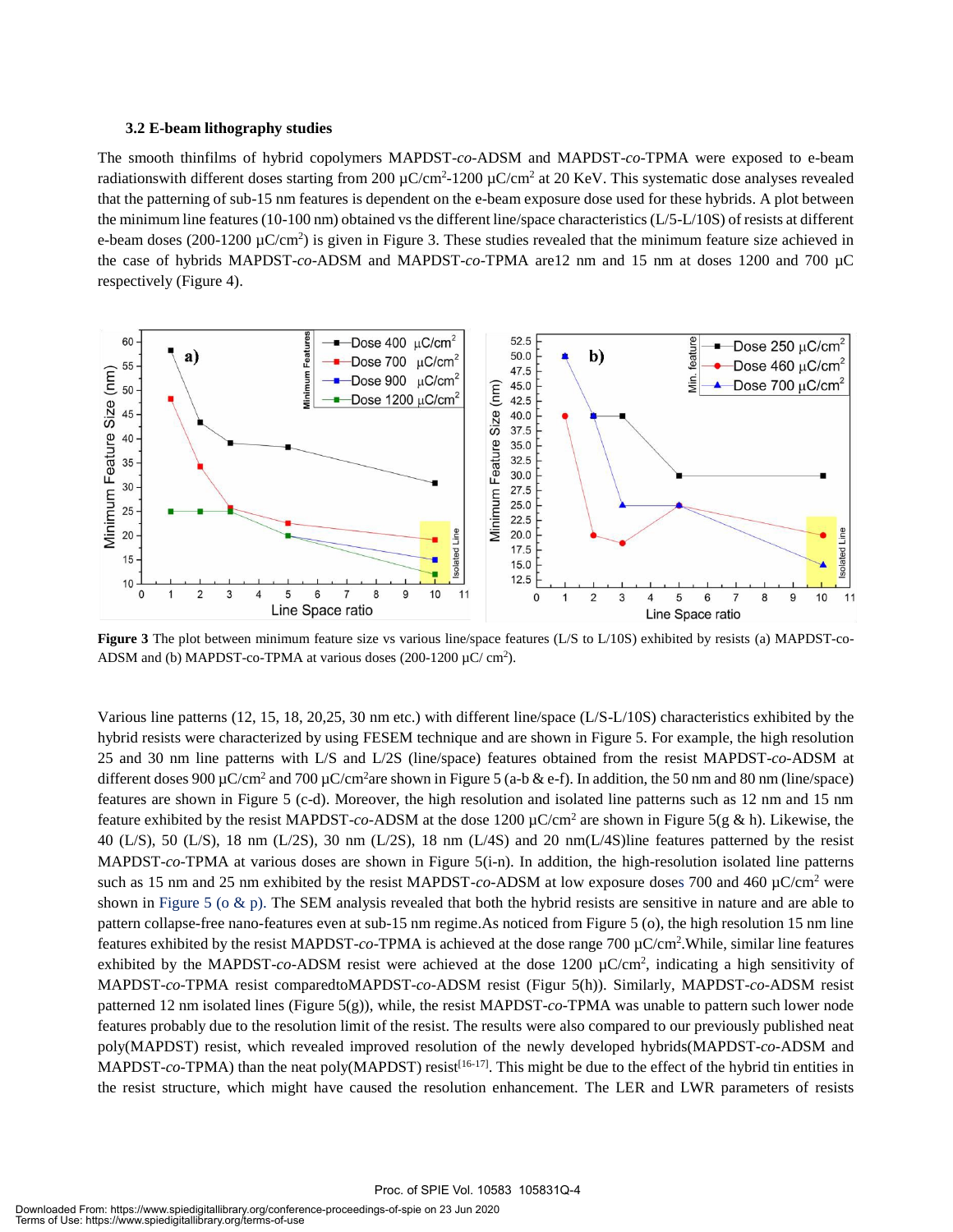MAPDST-*co*-ADSM and MAPDST-*co*-TPMA were calculated from the SUMMIT metrology software. The 30 nm line patterns were considered for these calculations. The obtained LER and LWR values for MAPDST-*co*-ADSM and MAPDST-*co*-TPMA resists were 0.99; 1.22 and 1.8; 3 nm respectively, which are found to be better than those of a few e-beam resists reported earlier.<sup>[18]</sup>



**Figure 4** High-resolution FE-SEM top-down images of (a) MAPDST-*co*-ADSM copolymer resist with 12 nm line features; (b) MAPDST-*co*-TPMA copolymer resist with 15 nm line feature.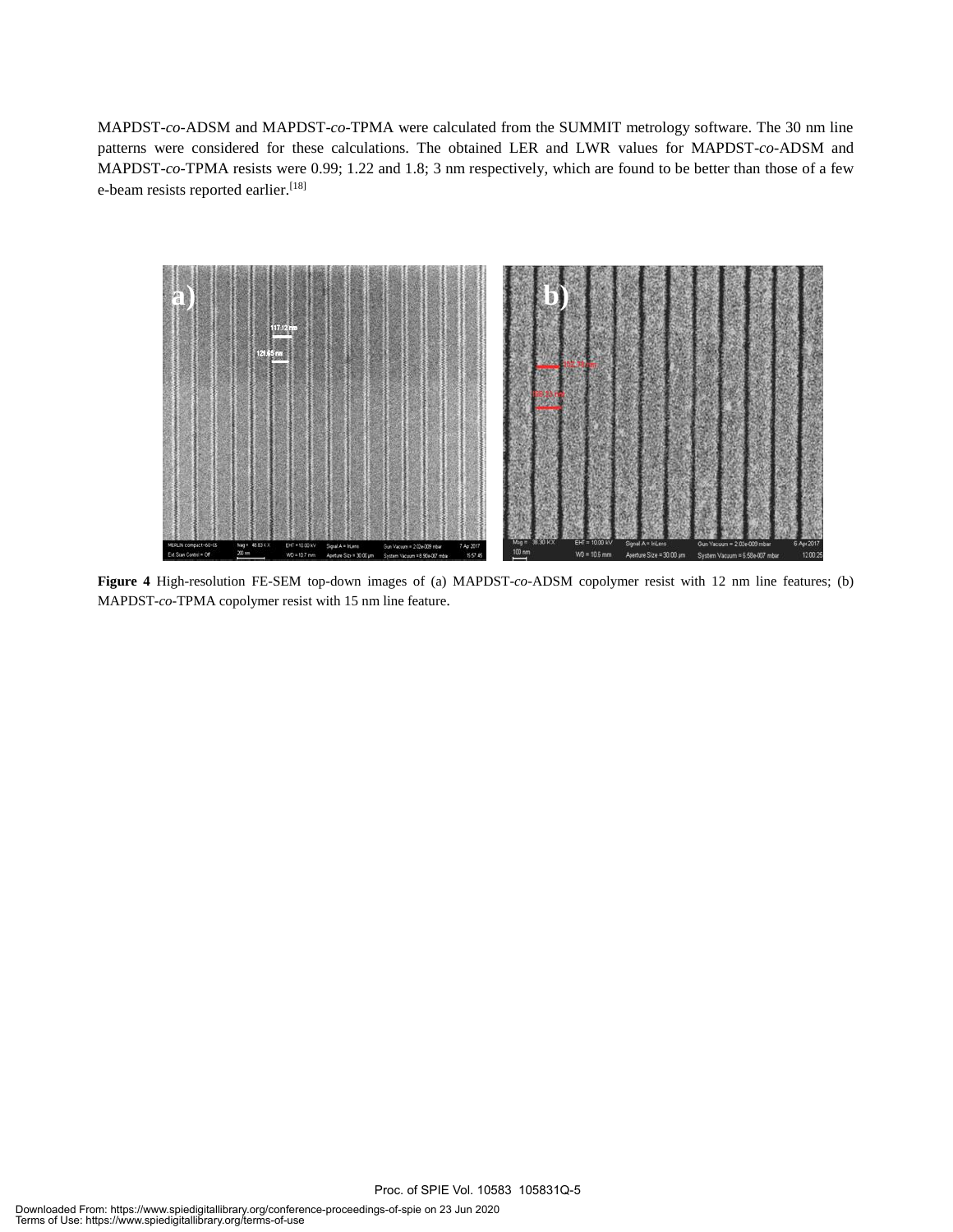

**Figure 5** e-Beam exposed line patterns of MAPDST-*co*-ADSM and MAPDST-*co*-TPMA copolymer resists at different exposure doses

#### **3.3 Contrast curve analysis and LER calculations**

The contrast and sensitivity of the hybrid copolymer resistsMAPDST-*co*-ADSM and MAPDST-*co*-TPMA were studied by using normalized remaining thickness (NRT) curve analysis. NRT is a plot between the residual thickness *vs* various ebeam exposure doses of a resist<sup>[19]</sup>. We considered the residual thickness of 30 nm line features patterned from the hybrid copolymer formulations at different e-beam doses starting from 10 μC/cm<sup>2</sup> to 900 μC/cm<sup>2</sup> for the NRT analysis. In order to measure the remaining thickness of the patterned resist features, AFM line profile based technique with the standard cantilever tip (TESPA) was used.The NRT profile for the hybrid copolymer resists is shown in Figure 6. As depicted in Figure 6, the thickness of the resist increases gradually with the exposure dose, indicating the negative tone nature of the developed hybrid resist formulations. The computed contrast and sensitivity of the hybrid copolymer resistsMAPDST-*co*-ADSM and MAPDST-co-TPMA were 1.60; 450  $\mu$ C/cm<sup>2</sup> and 1.55; 380  $\mu$ C/cm<sup>2</sup>, respectively. The sensitivity studies further confirmed our earlier observation of high sensitivity of MAPDST-*co*-TPMA resist as compared to MAPDST-*co*-ADSM resist.The sensitivity exhibited by the hybrid resists was also compared with a few of the existing resist systems.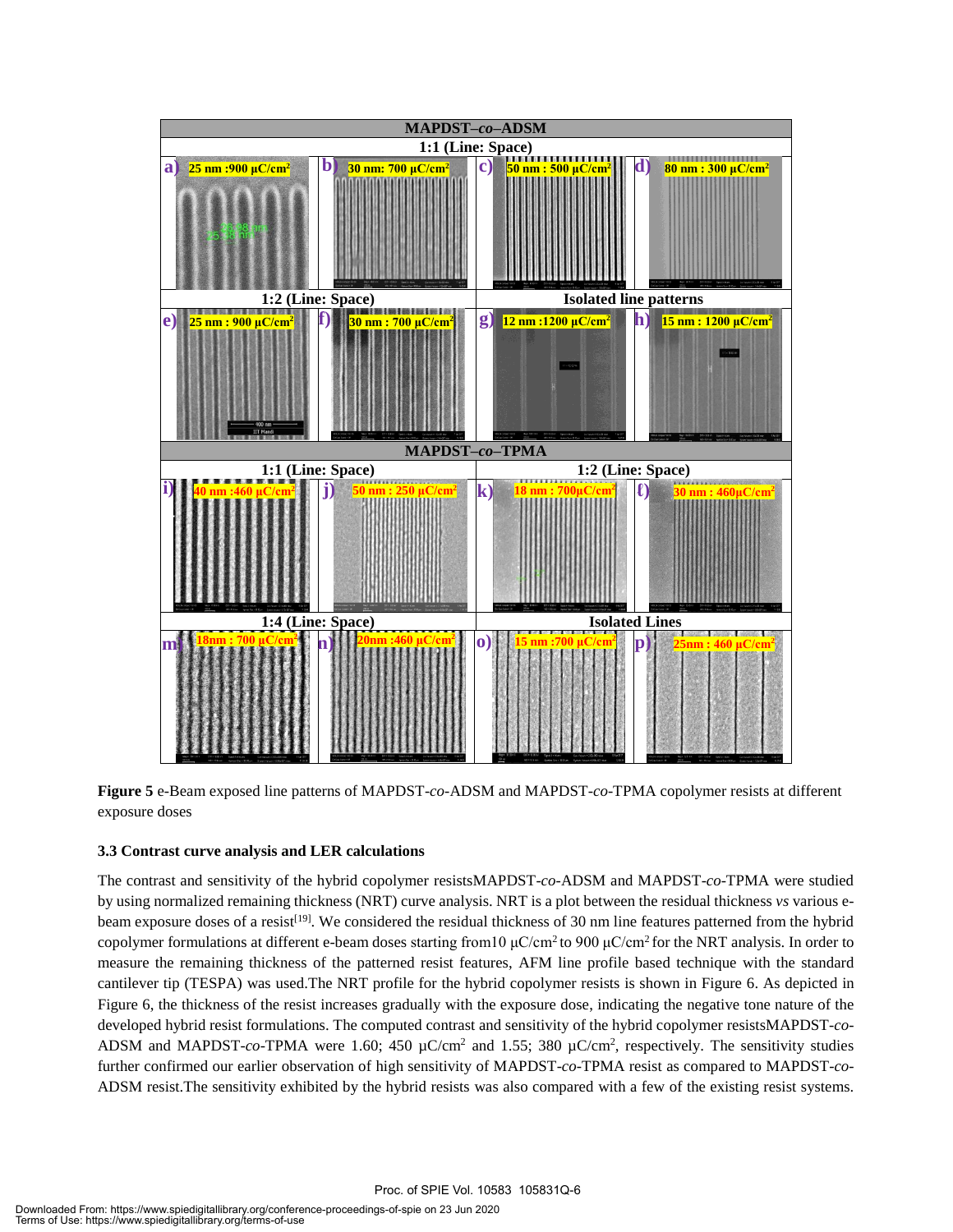The popular commercial inorganic resist HSQ is reported to pattern 50 nm wide line features at the e-beam dose 1000 µC/cm<sup>2[20]</sup>. Similarly, the inorganic ZircSOx resist was developed for e-beam lithography applications for patterning 15 nm line features at the dose  $999 \mu C/cm^{2[21]}$ . These comparative studies reveal that the sensitivity exhibited by the current resists are quite good.



**Figure 6** NRT vs dose characteristics of the hybrid copolymer resists MAPDST-*co*-ADSM and MAPDST-*co*-TPMA

As reported, sulfoniumtriflate based resists are sensitive towards radiations<sup>[15-17,19]</sup>. A major part of the hybrid copolymers MAPDST-*co*-ADSM and MAPDST-*co*-TPMA consist of the radiation sensitive sulfoniumtriflates of MAPDST. During the lithography process, the polar sulfoniumtriflates of MAPDST undergo structural transformations from polar sulfoniumtriflates to non-polar aromatic sulfide functionality  $[17]$ . Therefore, resists offer the negative tone patterning upon developing the exposed resist thin films with an aqueous base developer such as TMAH. Aqueous TMAH developer dissolves essentially the unexposed polar portion of the resist while leaving behind the exposed non-polar portions intact. Brinard et *al.* reported several tin-based resists for high resolution EUV lithography applications <sup>[12]</sup>. They reported patterning mechanism of resists involve by cleaving tin-carbon bond toward high energy lithography radiations. Similarly, the tin‒carbon bonds in the hybrid resists MAPDST-*co*-ADSM and MAPDST-*co*-TPMA will also propose to get cleave for quick polarity conversations. Our previous reports on poly(MAPDST) resist for EBL and EUVL studies had revealed its patterning capability of sub-20 nm features with moderate sensitivity. Due to the inclusion of inorganic tin entities such as ADSM and TPMA in the poly (MAPDST), resist resolution of the resultant hybrid copolymers (MAPDST-*co*-ADSM and MAPDST-*co*-TPMA) got enhanced from sub-20 nm to sub-10 nm features, which is a desirable outcome of this study. Considering all these, the present photo resists are expected to pattern sub-10 nm features for the next generation EUVL applications after further modifications.

#### **4. CONCLUSIONS**

We have developed two new hybrid n-CARs, i.e MAPDST-*co*-ADSM and MAPDST-*co*-TPMA, for high resolution ebeam lithography applications. Due to the inclusion of hybrid tin entities (ADSM & TPMA) in the poly(MAPDST), the resultant hybrid copolymers showed improved lithography properties, particularly for lower node sub-15 nm features. The various line patterns (30, 25, 20, 18, 15 and 12 nm) with different line/space (L/S-L/5S) features of resists were studied at different e-beam doses 200  $\mu$ C/cm<sup>2</sup>-1200  $\mu$ C/cm<sup>2</sup>. The FESEM analysis showed the patterning of 12 and 15 nm features by the resists MAPDST-*co*-ADSM and MAPDST-*co*-TPMA at e-beam doses 1200 and 700 µC/cm<sup>2</sup>respectively. The senitivity and contrast of resists MAPDST-*co*-ADSM and MAPDST-*co*-TPMA were calcluated from the contrast curve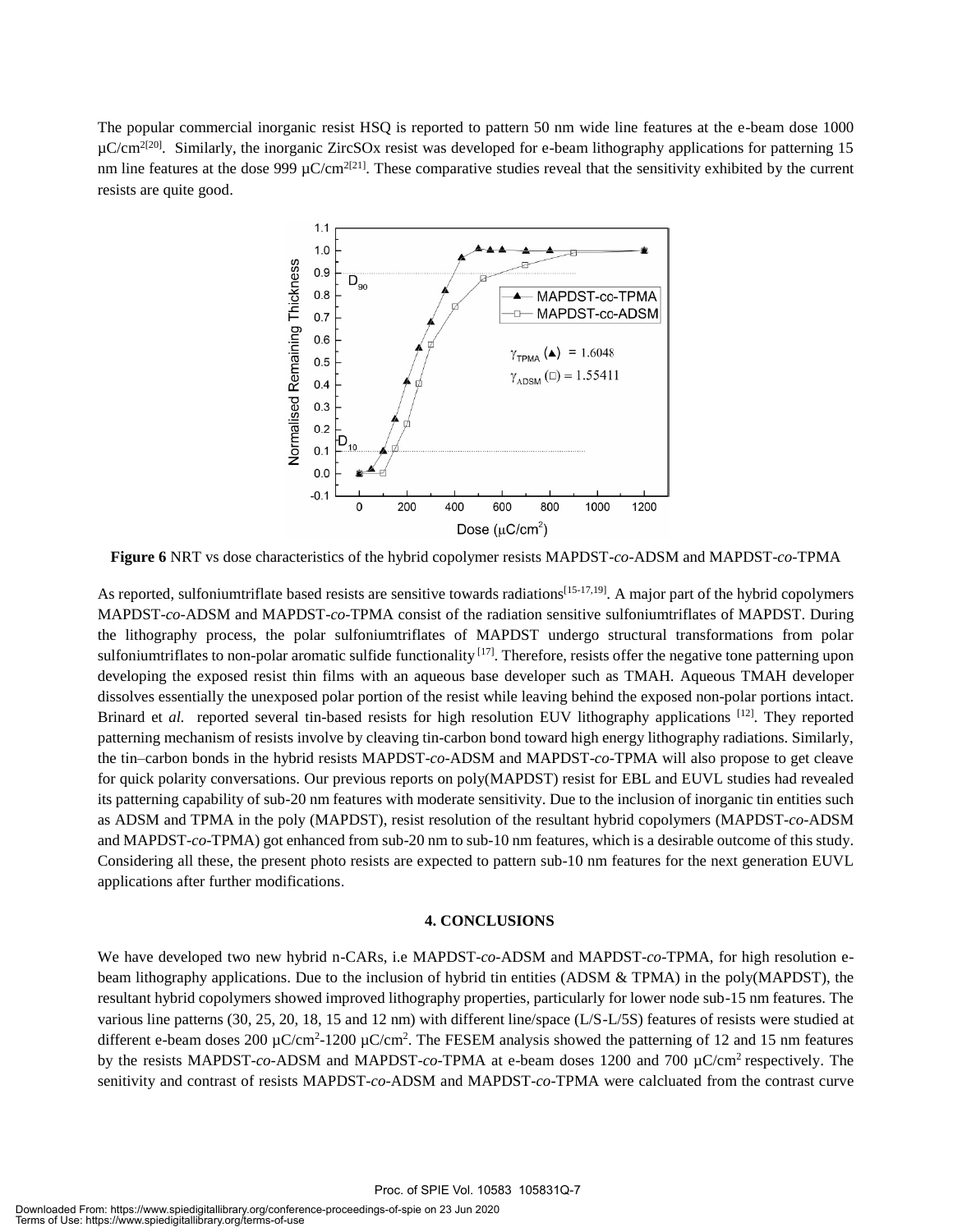analysis as 450  $\mu$ C/cm<sup>2</sup>; 1.6 and 380  $\mu$ C/cm<sup>2</sup>; 1.55 respectively. In order to calculate the LER and LWR, the 30 nm line features exhibited by resists MAPDST-*co*-ADSM and MAPDST-*co*-TPMA were analysed by SUMMIT package and were calculated as 0.99; 1.22 and 1.8; 3 nm respectively. All the studies conclude that the newly developed resists are suitable for futuristic EUV lithography applications. Currently, we are engaged in exploring EUVL performance of these resists at sub-10 nm regime and the results will be published subsequently as part of the extended work.

#### **5. ACKNOWLEDGEMENT**

Authors thank the Department of Science and Technology (DST) and Technology Systems Development Program (TSDP), India for the financial support. Sanctioned project reference number: DST/TSG/AMT/2015/634. P. G. Reddy thanks the Council of Scientific and Industrial Research (CSIR), New Delhi, India for a senior research fellowship. M. G. Moinuddin thanks the Ministry of Electronics &Information Technology for a junior research fellowship under the Visvesvaraya Ph.D Scheme.

#### **REFERENCES**

- [1] L. Li, X. Liu, S. Pal, S. Wang, C. K. Ober, E. P. Giannelis, "Extreme ultraviolet resist materials for sub-7 nm patterning," Chem. Soc. Rev. **46**, 4855-4866, (2017).
- [2] S. Ghosh, C. P. Pradeep, S. K. Sharma, P. G. Reddy, S. P. Pal, K. E. Gonsalves, "Recent advances in nonchemically amplified photoresists for next generation IC technology," RSC Adv.**6**, 74462-74481, (2016).
- [3] N. Mojarad, M. Hojeij, L. Wang, J. Gobrecht, Y. Ekinci, " Single-digit-resolution nanopatterning with extreme ultraviolet light for the 2.5 nm technology node and beyond," Nanoscale. **7**, 4031-4037, (2015).
- [4] B. Wu, A. Kumar, "Extreme ultraviolet lithography: A review," J. Vac. Sci. Technol. B.**25**, 1743, (2007).
- [5] H. Ito, Adv. Polym. Sci. "Chemical amplification resists for microlithography," **172**, 37-245, (2005).
- [6] S. Y. Moon, J. Kim, "Chemistry of photolithographic imaging materials based on the chemical amplification concept," J. Photochem. Photobiol. C. **8**, 157-173, (2007).
- [7] P. G. Reddy, N. Mamidi, P. Kumar, S. K. Sharma, S. Ghosh, K. E. Gonsalves, C. P. Pradeep, "Design, development, EUVL applications and nano mechanical properties of a new  $HfO<sub>2</sub>$  based hybrid nonchemically amplified resist," RSC Adv. **6**, 67143–67149, (2016).
- [8] A. Yu, H. Liu, J. P. Blinco, K. S. Jack, M. Leeson, T. R. Younkin, A. K. Whittaker, I. Blakey, "Patterning of Tailored Polycarbonate Based Non-Chemically Amplified Resists Using Extreme Ultraviolet Lithography," Macromol. Rapid Commun*.***31**, 1449-1455, (2010).
- [9] J. Fujita, Y. Ohnishi, Y. Ochiai and S. Matsui, "Ultrahigh resolution of calixarene negative resist in electron beam lithography," Appl. Phys. Lett. **68**, 1297-1299, (1996).
- [10]B. Cardineau, R. D. Re, M. Marnell, H. A. Mashat, M. Vockenhuber, Y. Ekinci, C. Sarma, D. A. Freedman, R. L. Brainard, "Photolithographic properties of tin-oxo clusters using extreme ultraviolet light (13.5 nm),*"* Microelectron. Eng. **127**, 44-50, (2014).
- [11]M. Krysak, M. Trikeriotis, E. Schwartz, N. Lafferty, P. Xie, B. Smith, P. Zimmerman, W. Montgomery, E. Giannelis, C. K Ober, "Development of an inorganic nanoparticle photoresist for EUV, e-beam, and 193nm lithography," Proc. SPIE. **7972**, 79721C, (2011).
- [12]R. D. Re, J. Passarelli, M. Sortland, B. Cardineau, Y. Ekinci, E. Buitrago, M. Neisser, D. A. Freedman and R. L. Brainard, "Low-line edge roughness extreme ultraviolet photoresists of organotin carboxylates," J. Micro/Nanolithogr. MEMS, MOEMS. **14 (4)**, 043506, (2015).

.